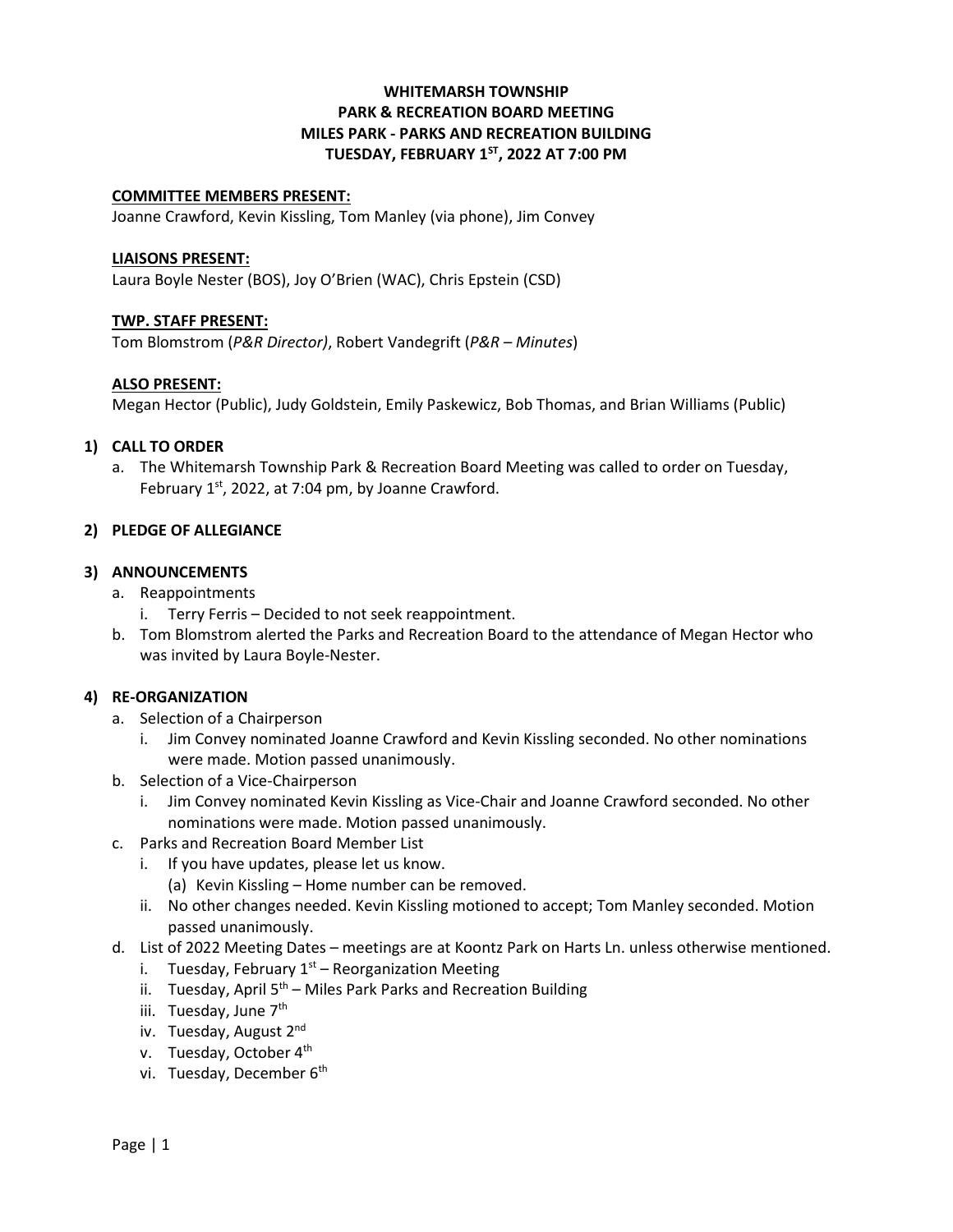# **5) APPROVAL OF THE DECEMBER 7th, 2021 MEETING MINUTES**

a. The December  $7<sup>th</sup>$  minutes were motioned for acceptance by Tom Manley and was seconded by Kevin Kissling. Motion passed unanimously.

## **6) PARKS AND RECREATION BOARD LIAISON – COMMITTEE REPORTS**

- a. Miracle-Nature Trail (MNT) Steering Committee (Liaison: Joanne Crawford)
	- i. Miracle-Nature Trail Presentation tonight, will be touched on then.
- b. Spring Mill Study Steering Committee (Liaison: Kevin Kissling)
	- i. Kevin Kissling missed the most recent meeting but will share the meeting minutes with group in meeting minutes.
- c. Open Space Committee (Liaison: Tom Manley)
	- i. Tom Manley mentioned that there have been no meetings since December, but they were hoping to meet later in February. New member, Steve Malloy will be joining the group on account of Kristyn Vandegrift's departure.

Motion to accept Board Sub-Committee reports made by Kevin Kissling and was seconded by Jim Convey. Motion passed unanimously.

## **7) WHITEMARSH ART CENTER REPORT**

- a. Joy O'Brien presented the Whitemarsh Art Center (WAC) report and highlighted the following items from the report:
	- i. New WAC Director of Development, Allison Boyle was unable to attend the meeting.
		- (a) Excited that she joined the Art Center as Allison has a lot of non-profit experience, which will help with the development. First goal is to update the marketing plan.
		- (b) Also noted the promotion of Kelly Bruce to Director of Operations. Also noted both director positions are part-time roles that combine to meet the needs of a full-time Executive Director.
	- ii. January Art Center classes began after having been delayed a week following the COVID surge. Vaccines are required of all WAC students over 18 and they have not experienced any push back yet, as there is also an online option for classes.

Motion to accept made by Tom Manley and was seconded by Jim Convey. Motion passed unanimously.

## **8) PARKS AND RECREATION DIRECTOR'S REPORT**

- a. Whitemarsh Township Parks & Recreation Director, Tom Blomstrom, presented the report, as submitted.
	- i. Tom gave thanks to Chris Epstein for her attendance tonight given busy CSD Board schedule.
	- ii. MLK Jr. Clothing Drive went well, as we collected over 6,000 pounds of clothing in 547 bags. Total amount earned from donation was \$960.00 which will be go towards Township Day and Colonial Neighborhood Council.
	- iii. The McSnowflake's are out in the parks again this February. Crystal joined Magic today as the lovebirds were reunited!
	- iv. A new friend may be joining us soon, as we have a groundhog joining our team for Groundhog Day Whitemarsh Will.
	- v. Our mini-event Valenteenie's Day is approaching on February 14<sup>th</sup>.
	- vi. Spring Shredding Day is set for March 5<sup>th</sup>, 2022 at the Miles Park Lower Lot 8am Noon. We'll be joined by Whitemarsh Community Ambulance as our partner in the event.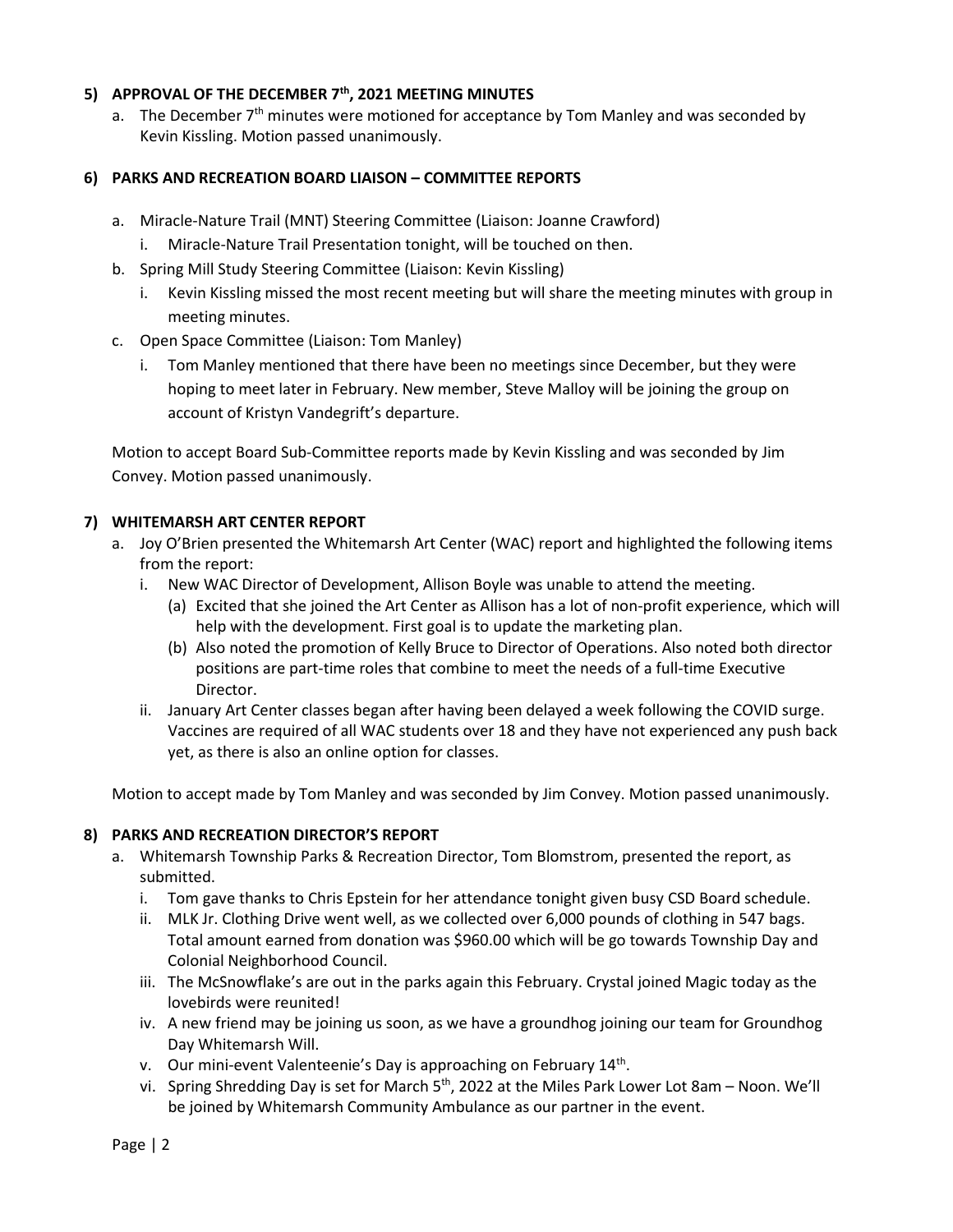- vii. Shamrocks in the Park is the next community engagement event and starts in March.
- viii. Upcoming mini-event Teenie Shamrock scheduled for March 10<sup>th</sup> at the Cedar Grove Barn.
- ix. We're excited for the spring return of our Eat and Enjoy Social Series on March  $17<sup>th</sup>$  at the Miles Park Building.
- x. Overview of various email engagement and their topics, including Staycation, Nature's Touch, Health Hub, and other local promotions. Eblasts upcoming for Black History Month throughout this month.
- xi. Our Recreator went out in early December. Took in \$132,000 in December alone for our 2022 programs. Enrollment is off the charts at Cedar Grove Summer Camp and we're half-filled at Miles Park Summer Camp.
	- (a) Kevin Kissling asked if the allotted attendance will differ from last year. Tom Blomstrom answered that we're going in with a limit, but it will be flexible and increase depending on the COVID situation. 100 at Miles Park summer camp and 50 at Cedar Grove summer camp.
- xii. We bought and installed equipment for live broadcasting the fitness classes at Koontz Park and the dance classes.
- xiii. Currently searching for part-time summer camp positions and park attendants. We're also searching for the Recreation Services Associate full-time position and applications just closed this past Friday.
- xiv. Shout-out to the Community Holiday decorations set up by Bill Koelewyn and Bob Puksta.
- xv. Franco Cappabianca joined our Parks and Recreation Team in December as the full-time Facility Maintenance Manager.
- xvi. Fun Club is running at Whitemarsh Elementary School. Shout-out to the CSD and WES for being easy to work with.
- xvii.Dance programs are on hiatus for a month as the instructor is dealing with a family matter.
- xviii. Parent's Night Out continues to do well.
- xix. Afternoon Games were postponed to the beginning of the month due to the COVID situation, and there were no complaints.
- xx. Gingerbread Party had 65 attendees. Emily does a great job each year.
- xxi. Holiday Lights had lower numbers but was still a success and enjoyed by the community.
- xxii. The upcoming Eat and Enjoy Social Series dates are March 17<sup>th</sup> and we have the King Brothers performing, while on May 19<sup>th</sup> the performer will be Stephen DiJoseph.
- xxiii. Miracle Nature Trail presentation is upcoming after the Director's Report.
- xxiv. We are happy to announce that we received a grant from DCNR for \$219,000 as they are matching the grant from before. This will help progress Miles Park project. A nice large project that will help the pavilion, basketball court, help make the playground more accessible and will also help with stormwater management.
	- (a) Kevin Kissling asked if there was a timeline for the grant. Tom Blomstrom answered that he had a phone call about the grant acceptance and talked with the engineers following the grant. We have until 2025 to complete. Also thank you to Val at Gilmore.

xxv.Thank you to the tree tenders for the tree plantings across our parks.

xxvi. Recreator is online and accessible to all.

- xxvii. Included in the packet is the 2022 Fee Schedule. Note that the cost recovery model dictates that programs cover their own costs. Subsidized programs include Senior events, CEP and Nature Events – and large community events (Township Day/4<sup>th</sup> of July Parade).
- xxviii. Partnership and Sponsorship Packet is also included. Feel free to pass along to anyone you know who may be interested, and we'll work with them to build a good relationship.

No further questions from the Board. Kevin Kissling motioned to accept the Director's Report. Jim Convey seconds. The report was accepted unanimously.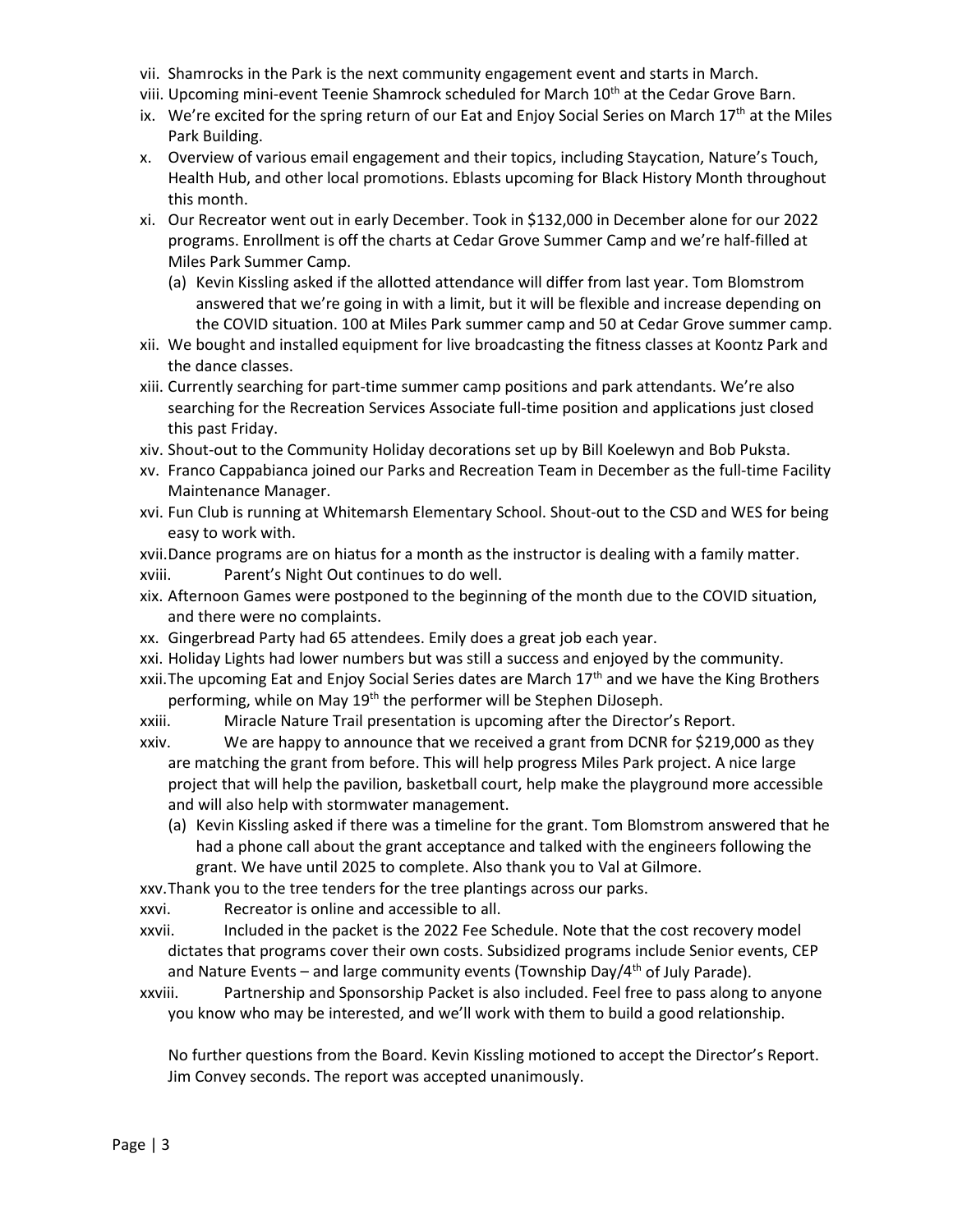## b. **NEW BUSINESS**

- i. Miracle-Nature Trail Presentation by Judy Goldstein and Emily Paskewicz from Gilmore and Associates, as well as Trail architect and historian Bob Thomas.
	- (a) The presentation follows the Miracle-Nature Trail Presentation unless otherwise noted below.
	- (b) Judy Goldstein started off the presentation with the following slides:
		- (i) Project Goals
		- (ii) Project Purpose
		- (iii) Project Location Approximately a mile long stretch from Butler Pike to Hector St. in the PECO Right of Way.
		- (iv) The Miracle-Nature Concept The trail will consist of two segments, the Miracle Segment from Butler Pike to Wells St. and the Nature Segment from Wells St. to Hector St.
		- (v) The Miracle Concept embodies the Whitemarsh and Parks and Recreation beliefs.
		- (vi) The Nature Concept is focused on working with wildlife and nature. We even had encounters with animals – deer and foxes – during the public walkthrough.
		- (vii) Steering Committee Members The members have all been active in the process in their own way. We've had great attendance at the meetings.
		- (viii) Project Timeline The Miracle-Nature trail process has been awesome. The township has received kudos from DCNR and other townships for the webpage, as others strive for similar pages. You can also see the draft report online, as the physical book is several inches thick.
	- (c) Bob Thomas followed Judy's portion with some history of the area.
		- (i) Tom Blomstrom introduced him and noted that Bob is renowned and has worked on other local trails in the past.
		- (ii) Project Background and History There's a need for connections between trails as it opens a host of benefits. These benefits can be seen on the Appalachian Trail, as it connects a lot of places and opens additional business opportunities. The utility corridor was identified as there would be a lot of connections to local housing areas and county trails. The connections open up connections to a number of business opportunities.
	- (d) Emily Paskewicz followed Bob's portion with the following.
		- (i) Site Analysis Opportunities and Constraints This map shows the utility corridor's important connector. We've analyzed the various opportunities and constraints of the trail. The right of way is owned by PECO, which is a constraint to the trail. While designing, we followed their guidelines, which you can see marked off on the map with red circles. From here, Emily went through the various information on the map.
		- (ii) Key PECO Guidelines These guidelines were used when designing the trail as presented.
		- (iii) Environmental Considerations This point was a big one from the community as we received the feedback from the public through the survey and the public meetings. The recommended trail alignment aims to minimize disturbing nature areas to also avoid disturbing the local wildlife. One of the biggest public worries was stormwater maintenance and how the implementation of the trail would impact stormwater.
		- (iv) Neighbors'/Community Feedback A public focus group was held in August at Cedar Grove Barn with local neighbors to the project. The major themes from the feedback session included:
			- (i) Alignment This is a major consideration due to the number of properties the trail will be behind.
			- (ii) Buffering The amount of room between the trail and the local properties.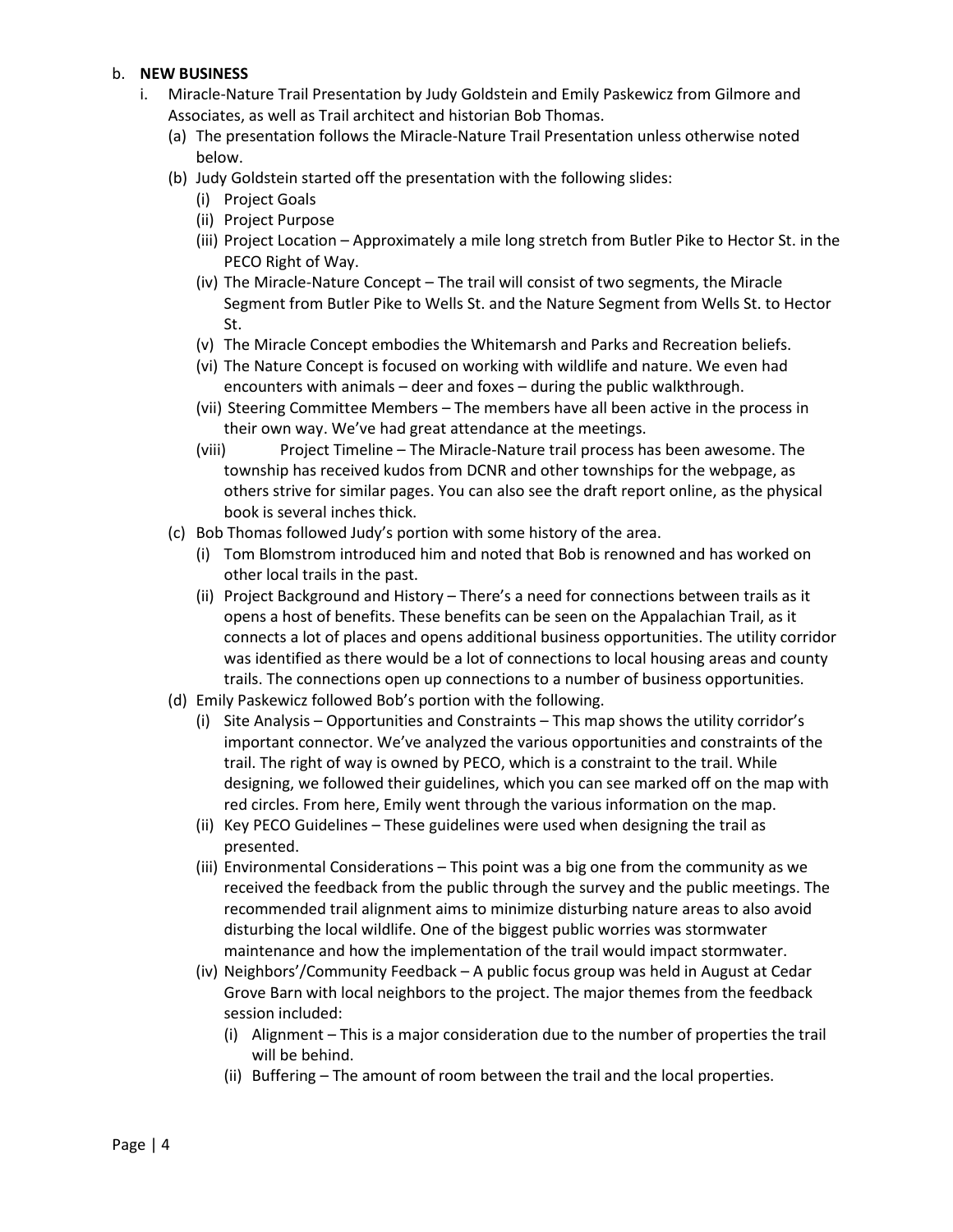- (iii) Lighting There will only be lighting where it is deemed necessary and currently there are no lights proposed.
- (iv) Security The community is worried about illegal activity being promoted by a trail by their house.
- (v) Preserving the Natural Character of the Site A lot of the township has been developed, so this is one of the few remaining untouched areas in the township.
- (vi) Kevin Kissling asked if there had been talks with Township Police regarding security. Emily answered that they were involved and interviewed during the process, while Tom Blomstrom followed up by saying that the trail will be included in the Township park system and will be monitored as other parks are monitored. Bob Thomas followed up by stating that there would be accessibility for emergency personnel.
- (v) Overall Study Findings
- (vi) Recommended Alignment Butler Pike to Wells St. keep the trail on the western side with a 60-foot buffer from residential areas. A proposed parking lot on Bulter was alluded to and was a good thing to address neighbor parking concerns. There are also the following proposed features: a gathering area at Sherry Lake overlook, crossing at Cedar Grove Park, switchbacks along the trial, a second gathering area overlooking the river and sidewalks/crosswalks at the Hector St. exit.
- (vii)PECO Right of Way
- (viii) Budgetary Cost and Funding
- (e) Judy Goldstein took over the presentation once again at this time.
	- (i) Key Implementation Steps
		- (i) Kevin Kissling asked if Gilmore and Associates have worked with PECO in the past and how involved they are in the planning process. Judy Goldstein answered that they have. Gilmore and Associates noted PECO will be an active partner in the process.
		- (ii) Laura Boyle Nester asked what the current vibe from PECO is in regard to the project. Judy answered that it seems in flux currently. They're worried about their goals of providing power to the public firstly. PECO is rethinking and restudying their process. The feasibility study needs to be concluded to then begin work with PECO to figure out the next steps.
	- (ii) Trail Benefits
	- (iii) Project Timeline
	- (iv) Feedback
		- (i) Laura Boyle Nester led off the feedback period by asking where the Sierra Club easement would be. Bob Thomas replied that it would be under the powerlines and above River Rd, but not in this section or feasibility study.
		- (ii) Chris Epstein inquired if there would be separate sections of the trail, such as specific paths for biking and another for walking. Judy Goldstein answered that it would be a multi-use trail, but that it would have to be analyzed more at various spots. Chris followed the answer up by referencing the problems the Schuylkill River Trail has with width and why that makes it a concern.
		- (iii) Kevin Kissling inquired if there were any other opportunities for North/South connections. Judy Goldstein let him know that the connection to Cedar Grove Park is imperative for the restrooms there. Tom Blomstrom added that it would also connect to Wells St. Open Space, as well as Spring Mill County Park, which could help increase the usage of that park.
		- (iv) Kevin Kissling asked if the team thought there would be increased traffic issues at the parking sites. Judy Goldstein answered that much work and approvals are needed before progressing on the parking lot at Butler.